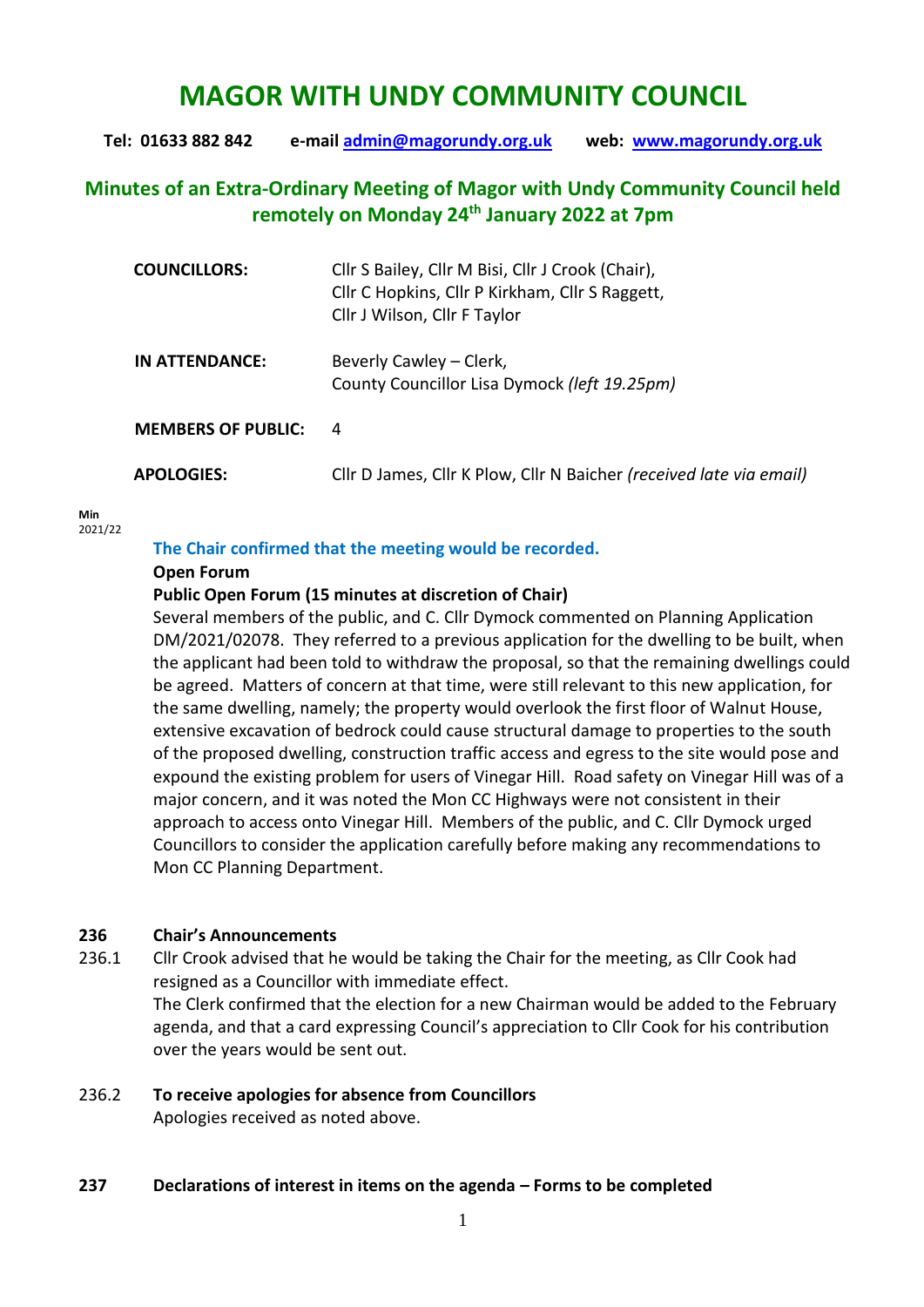# 237.1 **To receive any declarations of interest in items on the agenda** There were no declarations of interest

**238 Planning - View applications a[t http://www.monmouthshire.gov.uk/planning](http://www.monmouthshire.gov.uk/planning)**

# 238.1 **To consider:**

238.1.a **DM/2021/02078 - Erection of 1 x 4 bedroom detached residential dwelling – Pathways, Vinegar Hill, Undy**

Members noted the comments and observations made by members of the public, during the open forum, and also of written representation sent before the meeting. Members acknowledged that concerns remained the same, and all previous issues raised on DM/2020/00234 remain relevant.

*Resolved: To recommend that planning application DM/2021/02078 be refused*  based on accumulative impact additional traffic will have on Vinegar Hill, which will *be exacerbated by the proposed Bovis development at the top of Vinegar Hill, the proximity of the new dwelling to Walnut House, its size and the fact that it will overlook, and referring to other matters raised in the Council's response to the original application DM/2020/00234*

- 238.2 **To note Mon CC weekly new and decided planning lists <https://www.monmouthshire.gov.uk/planning-3/weekly-planning-lists/>** Noted.
- **239 MonLife**
- 239.1 **Outreach in Magor & Undy - Tuesday 22nd February 2022**
- 239.1.a **To note a request from MonLife to use the MUGA courts for Free Outreach sessions during February half term and agree any fee/action.** Noted.

*Resolved: To waive the hire fee for the courts in respect of MonLife' s Outreach sessions during February half term.*

# 239.2 **Annual Play-Schemes**

- 239.2.a **To receive a report on the Monmouthshire Play Activities held during 2021** Received and noted.
- 239.2.b **To note and consider a request from MonLife for funding towards the 2022 Play Activities, at the same level as 2021, and agree any actions.**

*Resolved: To support MonLife' s 2022 Play Activities with a grant of £4000 (under LG (Misc) Provisions Act 1976 S.19)*

# **240 Policies**

# 240.1 **To note and confirm/ratify changes to the Council's Equality & Diversity Policy as agreed 13/01/22 Min No. 234.1.c**

*Resolved: To accept the changes to the 'Equality & Diversity Policy' as discussed at OM 13/01/22 Min No 234.1.c and upload the new/amended version to the Council's*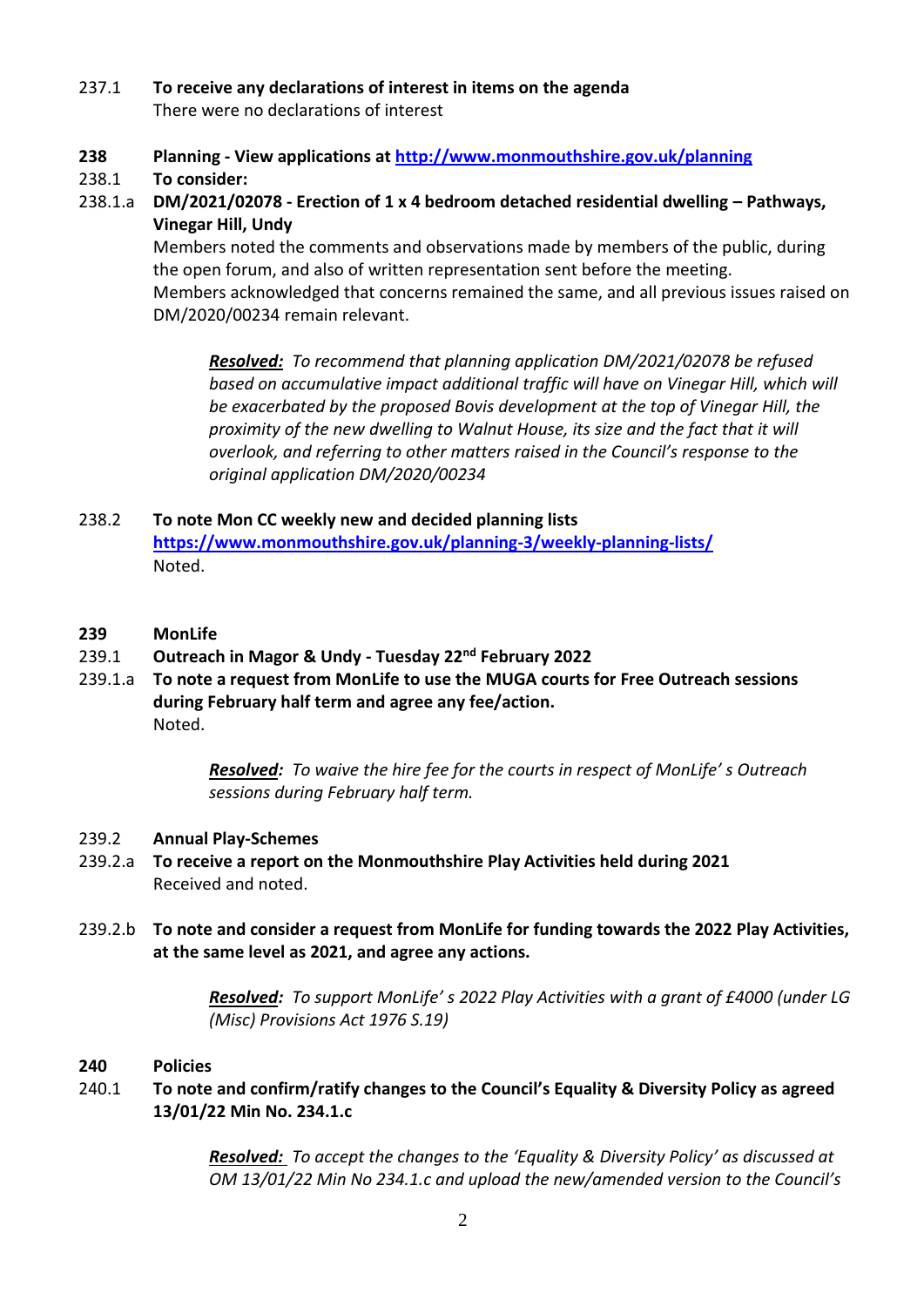*website.*

# 240.2 **To note and confirm/ratify changes to the Council's Standing Orders as agreed 13/01/22 Min No. 234.2.b**

*Resolved: To accept the changes to the 'Standing Orders' as discussed at OM 13/01/22 Min No 234.2.b and upload the new/amended version to the Council's website.*

**To note that a member of the public indicated as 'X' attempted to access the meeting then withdrew from the Zoom waiting room.**

#### 240.3 **To note and confirm/ratify changes to the Council's Financial Regulations as agreed 13/01/22 Min No. 234.3.b**

*Resolved: To accept the changes to the 'Financial Regulations' as discussed at OM 13/01/22 Min No 234.3.b and upload the new/amended version to the Council's website.*

**To note that a member of the public indicated as 'Neighbour' attempted to access the meeting then withdrew from the Zoom waiting room.**

#### **241 Governance & Internal Control**

- 241.1 **To note the requirements of the Internal Audit and their relevance to the completion of the Annual Governance and Annual Return Statements** Noted.
- 241.2 **To review the effectiveness of the Internal Auditor and agree any actions** Members noted that the internal auditor undertook a robust audit and provided a detailed report, which had picked up several issues in the past. Members noted however, that the internal auditor had not picked up the issue of contracts, which 'year on year' accumulated over the years should form a larger contract.

*Resolved: That Council seek guidance/clarification on accumulative contracts from the Internal Auditor, and/or One Voice Wales.*

**To note that a member of the public indicated as 'Brian' attempted to access the meeting and was admitted to the meeting.** 

**The Chair asked the member of the public several times to identify themselves, and/or switch on the video or on line photo/video with the Council's Virtual Meeting policy. The person did not speak or respond in any way. The Chair asked again, and advised that if the Council's policy was not met it would have no option but to remove the member of the public from the meeting.** 

**The member of the public was given several minutes to respond. The member of the public did not speak or respond, and the clerk was advised to remove the member of the public from the Zoom meeting.**